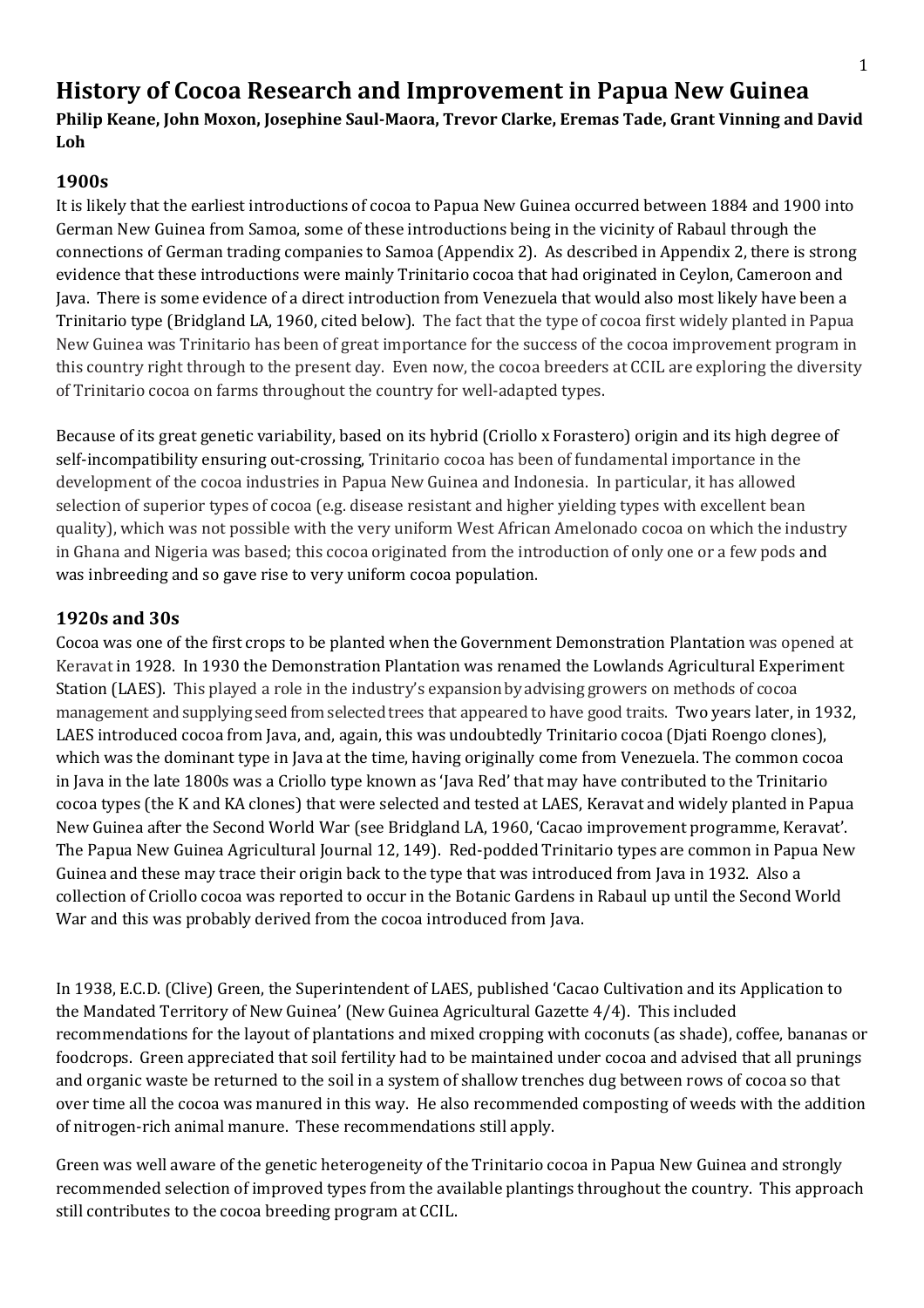Most of the research work undertaken before the Pacific War (1941-45) was concerned with seed selection and vegetative propagation. A simple spacing trial was planted in September 1935, but few results had been collected when the war intervened. Even in the 1930s, the cocoa weevil *Pantorhytes* was a problem, as reported by the government entomologist J.L. Froggatt in 1938 ('Weevil pests of cacao'. New Guinea Agricultural Gazelle, 4/3, 6); it has continued to be a major problem in certain areas up to the present time. Spraying and banding trials were initiated, but were discontinued because of unfavourable weather.

By the time of the Japanese invasion of Rabaul during the Pacific war (January 1942), Keravat was supplying seed that produced high yielding trees resulting from three generations of selection, presumably from crosses within Trinitario as recommended by Green. This was clearly excellent cocoa as beans sent to the United Kingdom, America, Germany and Australia achieved the same price as beans from Trinidad and a higher price than those from Ghana. The outbreak of the war halted all work at LAES, which became a major base and centre of food gardens for the Japanese forces. The superintendent, Clive Green, remained at his post right up until the arrival on the station of Japanese troops, escaping into the surrounding rainforest where he survived for several months before surrendering to the Japanese commander at Keravat. He died in the sinking by an American submarine of the 'Montevideo Maru' near the Philippines as it was taking prisoners-of-war from Rabaul to Japan. Most of the experimental cocoa and all the research records were destroyed during the war. The cocoa collection at the Rabaul Botanic Garden also suffered major damage.

The Lucker family was closely involved with the establishment and on-going history of LAES. Hans Lucker was the field overseer and a close friend of Clive Green, and gave him shelter during the Japanese invasion. After the war, his son Paul Lucker worked as an assistant to Leon Bridgland from 1950 to 1960, and another son Dick Lucker was the station mechanic from 1957 to 1972 (see Anon. 'Lowlands Agricultural Experiment Station, Keravat, Papua New Guinea, 1928 – 1978', compiled by David Loh on the  $50<sup>th</sup>$  anniversary of the station).

## **1940s**

R.E.P. Dwyer (Economic Botanist from 1946, later Chief of Division of Agricultural Extension, and Director of the Department of Agriculture, Stock and Fisheries from 1952 to 1957), in the Preface written for the reissue of Green's booklet after the war, bemoaned the loss of much of the superior planting material selected before the war. D.H. Urquhart, who had been the Director of Agriculture on the Gold Coast (Ghana) and was sent to report on cocoa in the Pacific on behalf of Cadbury Bros, the South Pacific Commission and the Australian Minister for Territories, recommended that the Solomon Islands use seed from Keravat, declaring that the cocoa he had seen at Keravat was "the best I have encountered anywhere to date" (Urquhart DH, 1951, 'Prospects of growing cacao in the British Solomon Islands, with notes on Malaya, Ceylon, and Java' A report, Bournville, Cadbury Bros). Later Urquhart published the definitive book on cocoa at the time ('Cocoa', Longmans, Green and Co., London, 1955).

Cocoa was one of the first crops re-established in Papua New Guinea after the war. By this stage, planting cocoa under coconuts was standard practice in many areas of Papua New Guinea. This was based on trials conducted at LAES and in New Ireland and later became common throughout Southeast Asia. Many outstanding plantations in Papua New Guinea were based on this system and planting cocoa under existing coconuts (and other long-standing trees such as breadfruit, galip and betelnut) later became common in smallholdings.

After the war (1946), F.C. (Frank) Henderson was appointed government Economic Botanist and Agronomistin-Charge at LAES, and began selecting promising trees from the remains of the pre-war cocoa at Keravat and the Rabaul Botanic Gardens. In an article 'Cacao as a crop for the owner-manager in Papua and New Guinea' (1954, The Papua and New Guinea Agricultural Journal 9/2), he considered that the deep, well-drained pumice soils of New Britain and adjacent islands were excellent for cocoa. Henderson's original parent trees were selected on the basis of vigour, pest and disease resistance, apparent yielding ability, and pod and bean characteristics. Leon Bridgland, Henderson's successor as the Agronomist-in-Charge at LAES (from 1952), made the point that "indeed, anything that survived the War must have possessed remarkable vigour" (Bridgland LA, 1960, cited above). Henderson's selections from Keravat were designated as K (Keravat) clones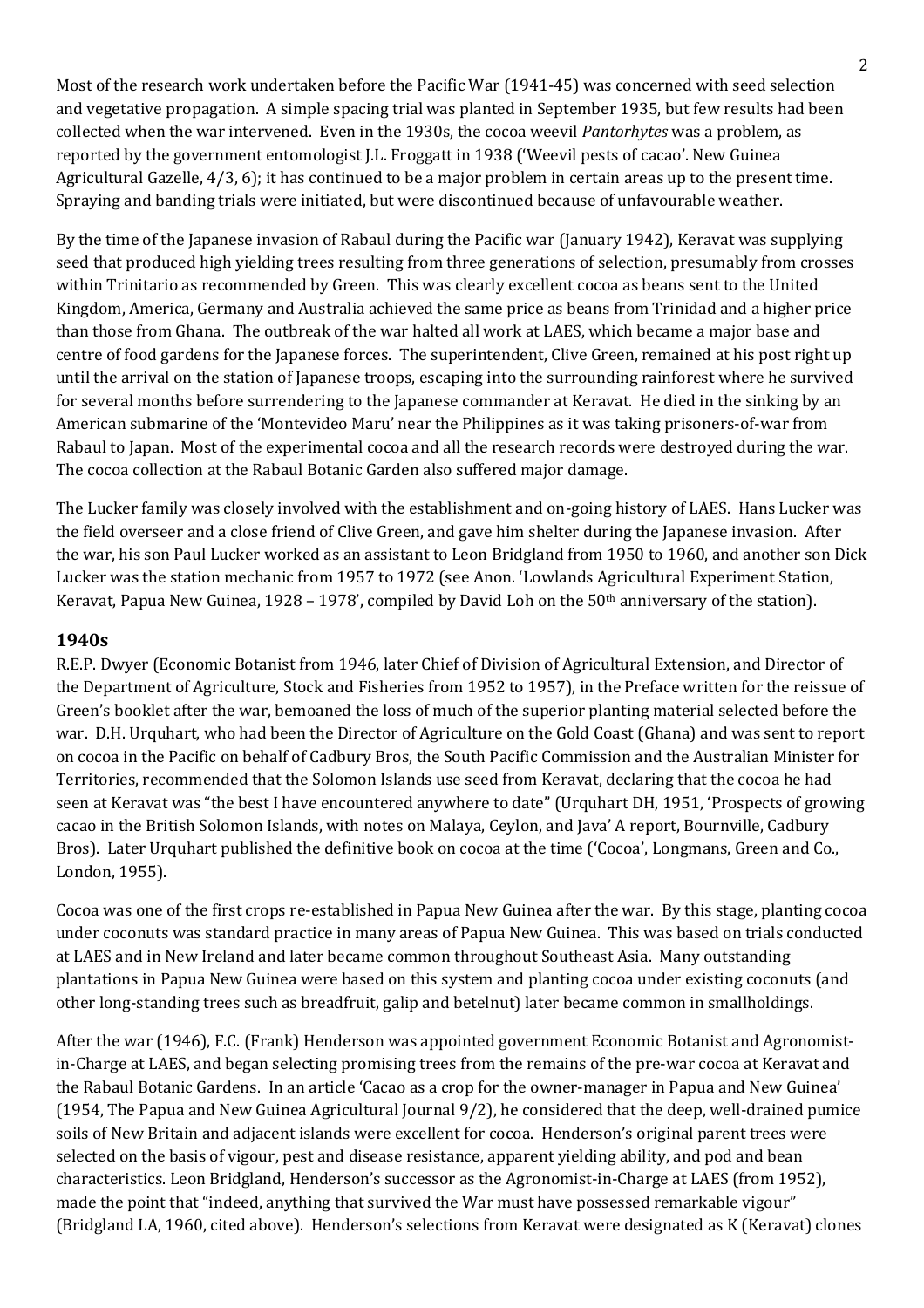(e.g. K5, K20, K82). In an attempt to recover the high yielding types that had been selected and distributed to plantations before the war, material was sourced from trees thought to be from the mother trees on a plantation near Lae and on Asalingi Plantation in the Bainings region in East New Britain. The Asalingi selections were designated KA (Keravat Asalingi) clones and included the famous KA2-101. These clones were all Trinitario cocoa, the dominant if not the only type surviving in Papua New Guinea after the war. Many of the clones selected immediately after the war are still used as the Trinitario parents in the current breeding program. Pure Criollo types are generally regarded as being less robust than Trinitario, and have not survived in most countries to which they were introduced, including Papua New Guinea, Java (Indonesia) and Ceylon (Sri Lanka). Their use is not mentioned in literature published after the war in Papua New Guinea. Pods from the selected trees were used to plant up a number of progeny trials on LAES. These blocks provided a valuable source of genetic material for later selection and breeding work. One of the blocks (Block 405) is still producing well and remains a source of breeding material, although only 40 percent of the original trees are still standing, the remainder being replacements of various ages.

Henderson noted that Phytophthora Pod Rot (Black Pod) was the most serious disease, and *Pantorhytes*  weevils and *Glenea* longicorn beetles were the most serious pests. All remain problems to this day. It is evident that the rapid adaptation of indigenous insect pests to the introduced cocoa caused serious problems, as shown by the fact that the entomologists B.A. O'Connor (1946-47) followed in 1947 by G.S. (Gordon) Dun were the earliest scientists appointed along with Henderson after the war, with Dun continuing to work at Keravat for 20 years until 1967.

#### **1950s**

From 1946 to 1952 the cocoa research programme expanded rapidly under the leadership of Henderson at LAES. In the mid to late 1950s and through into the 1960s, A.E. (Arthur) Charles, Peter Byrne and Leon Bridgland carried on the work on cocoa improvement which was summarised in 1960 in the above-mentioned paper by Bridgland. This work included clonal selections and early studies of hybrid seed development. Progeny trials of K and KA clones were initiated. As discussed above, Papua New Guinea Trinitario cocoa was very heterogenous. It included a high degree of self-incompatibility that ensured out-crossing. This, along with the several likely sources of introduction of cocoa to Papua New Guinea (from Cameroon, Ceylon and Java via Samoa, and directly from Java and possibly Venezuela) ensured that a wide variety of types occurred, including green- and red-podded types (see Appendix 3, Figure A3.9). The first crossing programme in 1958 looked at the possibility of obtaining improved material by crossing extreme Trinitario types, the selection of parents being based on pod and bean characteristics. This was, however, only partly successful. Vegetative propagation by rooted cuttings was tested and developed in the nursery by R.J. (Reg) Harris and I.L. (Ian) Edward (Edward IL, 1960, 'Clonal cacao at Keravat - Part I'. The Papua and New Guinea Agricultural Journal 13; 1961, 'Clonal cacao at Keravat - Part II'. The Papua and New Guinea Agricultural Journal 14, 16). Arthur Charles summarised the studies on shade and spacing in a paper published in 1961 ('Spacing and Shade Trials with Cacao', 1961, The Papua and New Guinea Agricultural Journal 14, 1).

From the early 1950s and through into the 1960s Leon Bridgland, with Ken Newton, R.J. Friend and later with John O'Donohue, conducted trials on the most appropriate methods of fermenting and drying cocoa under the particular climate in the main cocoa growing areas of Papua New Guinea. This work resulted in recommendations to growers on commercial and efficient methods of processing cocoa for export (Bridgland LA, 1959, 'Cacao processing – history and principles'. The Papua and New Guinea Agricultural Journal 12, 49; Bridgland LA, 1959, 'Processing methods for cacao growers in Papua and New Guinea'. The Papua and New Guinea Agricultural Journal 12, 87).

The pioneering agronomists at LAES, Frank Henderson, Leon Bridgland, John Richardson, Peter Byrne, Ken Newton, Ron Carne and John O'Donohue (from 1959), continued through the 1950s a wide ranging series of studies of all aspects of cocoa growing, including genotype development, propagation, spacing, shade, and pest and disease control.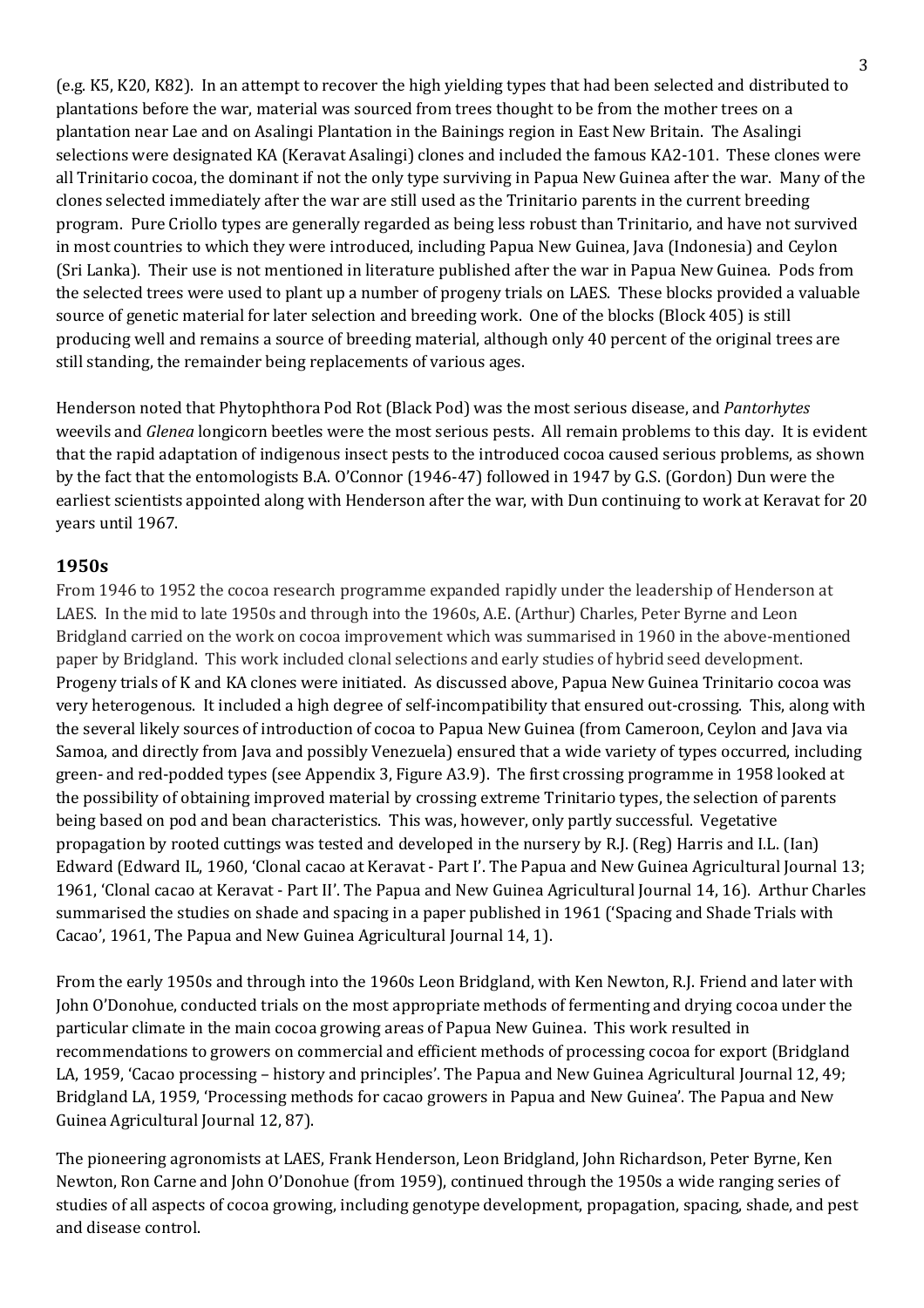Through the 1950s Gordon Dun continued important studies of the insect pests of cocoa, including stem borers (*Pantorhytes, Glenea*), mirids and flush defoliating caterpillars. Mirids (Cocoa Capsids) caused heavy losses of pods at all stages of development, especially during wet periods. J.L. Gressitt studied longicorn beetles and *Pantorhytes* weevil on cocoa through the 1950s and into the 1960s. From 1954 J.J.H. (Joe) Szent-Ivany worked as an entomologist with Gordon Dun and they did much to document and describe the full range of insect pest species attacking cocoa (see Appendix 7).

Dorothy Shaw was appointed to establish the first plant pathology section at the headquarters of the Department of Agriculture, Stock and Fisheries in Port Moresby (Konedobu) in 1955 and in a long career until 1976 documented the diseases of cocoa (among many other crops), identified diseases, and advised on their research and control. The first plant pathologists appointed at LAES were R.J. Friend (1955-57) and Peter Thrower (1956-57) who began research on the biology and control of Phytophthora Pod Rot (commonly known as Black Pod, caused by *Phytophthora palmivora*), which was the most serious disease, regularly destroying a significant proportion of the pods especially during wet weather.

A chemistry section was initiated at LAES in 1954 with the appointment of Don Murty and Stan Baseden, early studies being directed at the serious decline in coconuts on New Ireland, which was shown to be caused by potassium deficiency in the coralline soils.

## **1960s**

Entomological work was continued strongly through the 1960s by Gordon Dun, Joe Szent-Ivany, Lance Smee and Ted Fenner, and through into the 1970s by Erol Hassan, Dermott O'Sullivan, Remigius Berena, and Peter Bailey who especially studied the ecology and management of the *Pantorhytes* weevil, *Pansepta* bag moth, and *Glenea* longicorn beetles among many other insect problems. *Pantoryhtes* was identified as the major insect pest of cocoa in many provinces. Control methods, included biological control using Crazy Ants, were developed. The research on the biological control of cocoa pests using ants was summarised in 1973 by P.M. Room ('Control by ants of pest situations in tropical tree crops; a strategy for research and development'. The Papua New Guinea Agricultural Journal 24,98). Early studies of the Giant African Snail, accidentally introduced by the Japanese during the war and a pest of cocoa nurseries and young cocoa plantings, resulted in the adaptation of a *Gonaxis* snail for biological control (Dun GS, 1967, 'The giant snail'. The Papua and New Guinea Agricultural Journal, 18, 123).

Studies on Black Pod and other diseases were taken up by Peter Hicks from 1962 to 1978. The virologist, Rip van Velsen, working at LAES from 1958 to 1966, mainly on diseases of food crops, was unable to detect any significant virus diseases of cocoa but studied a virus disease of larvae of a defoliating insect pest of cocoa.

The chemistry section continued at LAES with the appointment of Colin Levy (1962-65) and Austin Puddy (1966-68), and later Ron Polhill (1970-71) and Jon Vilkki (1971-73), who conducted leaf and soil nutrient analyses linked to fertiliser trials with many crops, including cocoa.

Influenced by the cocoa genotype development activities of the Cocoa Research Unit at the University of Trinidad and the availability of new cocoa collections from the Upper Amazon, in 1962 the agronomists John O'Donohue and Ken Newton introduced from Trinidad seed of Upper Amazonian material, comprising progeny of several crosses of clones from within the Nanay, Parinari, Scavina and IAC groups (e.g. Na32 x Pa35, Na33 x Na 34, Sca6 x Sca9). The seed was planted out on LAES and selected trees became the Amazonian parents (KEE clones) of the 'hybrid' cocoa seedlings released in the 1980s. Open pollinated seed from ICS (Imperial College Selections) clones from Trinidad and seed of West African Amelonado from Malaysia was also introduced. In 1962-64, progenies of the Upper Amazonian types introduced from Trinidad were evaluated and useful types were selected, producing clones designated KEE (e.g. KEE2, KEE5, KEE12, KEE22, KEE42, KEE43, KEE52), several of which are parents of the current Hybrid Clones. A new crossing programme was begun in which seven Amazonian parents and seven Trinitario parents were hand crossed in 21 combinations to provide seed for progeny testing.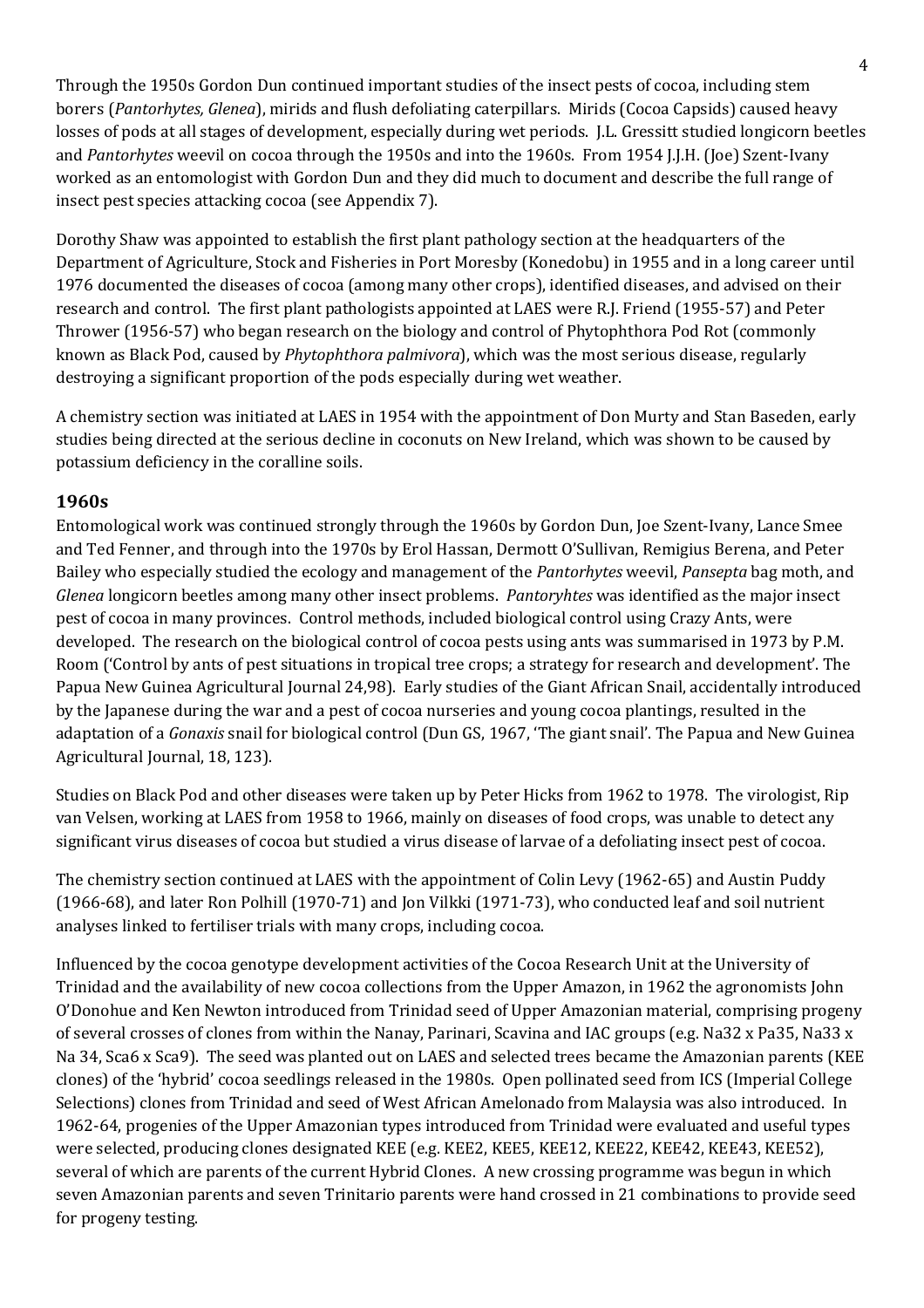The breeding programme proceeded smoothly until the outbreak of a destructive epidemic of a dieback disease in many parts of the country. The disease killed many trees on plantations in East New Britain, Talasea in West New Britain, and in the Madang, Lae and Morobe areas on the mainland and threatened the existence of the expanding cocoa industry. The disease was first recorded on LAES in clone K1-102 in clone Testing Series III in early 1961. Dorothy Shaw, and the former LAES agronomists Leon Bridgland, Ian Edward and John Richardson, who were then working in the private plantation industry, first described the unique symptoms of the disease in detail and concluded that it was different from dieback conditions caused by insects or exposure that had long been known to be a problem in cocoa (e.g. in West Africa).

The dieback disease caused havoc in the cocoa research program at Keravat. It was so damaging that most trials were terminated and the proposed hybrid breeding programme was postponed. The disease killed many trees on the research station and many trees were stumped in an attempt to control it and rehabilitate the cocoa. Several years were spent on research into this disease and, as a result, much agronomic and breeding work was not resumed until 1969. Farmers propagated cocoa from the survivors of the epidemic and in doing so undoubtedly selected for a degree of resistance to the disease (often called 'tolerance' in Papua New Guinea). The agronomist John O'Donohue, working with John Thompson, assessed the disease incidence in particular clones and determined that there was a wide range of reaction to the disease, ranging from the highly susceptible response of K1-102 (which was eventually driven to extinction by the disease) to a highly resistant response in several clones, most notably KA2-101. These differences were clearly evident in the clone testing trials that had been set up prior to the epidemic. Planting of this partially resistant material enabled the industry to recover and continue expanding. O'Donohue also conducted field trials in which he raised cocoa seedlings under plastic shelters in plantings with high levels of infection and showed that these protected the plants from infection, providing evidence that the disease was caused by a wind-borne pathogen (for a summary of these studies see Department of Agriculture, Stock and Fisheries, Annual Report 1967-69, Port Moresby, 1972, pp.34-40). The agronomists and some growers had also observed that steep gradients of disease incidence occurred in young cocoa blocks planted adjacent to old infected cocoa, again providing evidence that the disease was caused by a wind-borne pathogen.

#### **1970s**

The Planters Association of New Guinea (later the Cocoa Growers Association) raised funds for the recently established University of Papua New Guinea (UPNG) to undertake research into the cause of the disease. Don Drover, of the Chemistry Department, found no evidence of a nutritional cause, and subsequently (1969-1972) a post-graduate student, Philip Keane, was employed to work at LAES with the support of the Agronomist-in-Charge, Peter Byrne, and supervision by Ken Lamb of UPNG and Noel Flentje of the University of Adelaide, to study possible microbial causes (initially a virus cause was considered, following the history of Cocoa Swollen Shoot Virus in West Africa). Eventually Keane found strong evidence that the cause was an indigenous windborne basidiomycete fungus, a new species that was named *Oncobasidium theobromae,* that grew only in the xylem vessels of infected branches (Appendix 8). In order to distinguish the disease from the common dieback caused by exposure or insect damage, it was called 'Vascular Streak Dieback' or VSD. The disease was later found to be a serious problem in cocoa in Malaysia, Indonesia and elsewhere in South East Asia, but does not occur naturally in New Ireland, Bougainville, the Solomon Islands or further east in the Pacific. It is thought that this distribution of the disease in cocoa reflects the distribution of the fungus in its original indigenous host, which is still unknown. These studies were later supported financially by Cadbury-Fry-Pascall Pty. Ltd., The New Guinea Biological Foundations and the Reserve Bank of Australia.

Chris Prior continued studies on the biology and control of VSD from 1973 until 1984 at LAES. He also studied the nature of resistance to the disease, and developed a method of growing the fungus on cocoa tissue culture. He also developed methods for screening cocoa for resistance, and developed and applied a strict quarantine protocol for transferring planting material from Keravat to VSD-free areas such as Bougainville and New Ireland. Later Jason Dennis, while enrolled as a Ph.D. student in LaTrobe University (1988–1991) with supervision from Philip Keane and supported by the Biscuit, Cake, Chocolate and Confectionary Alliance (UK)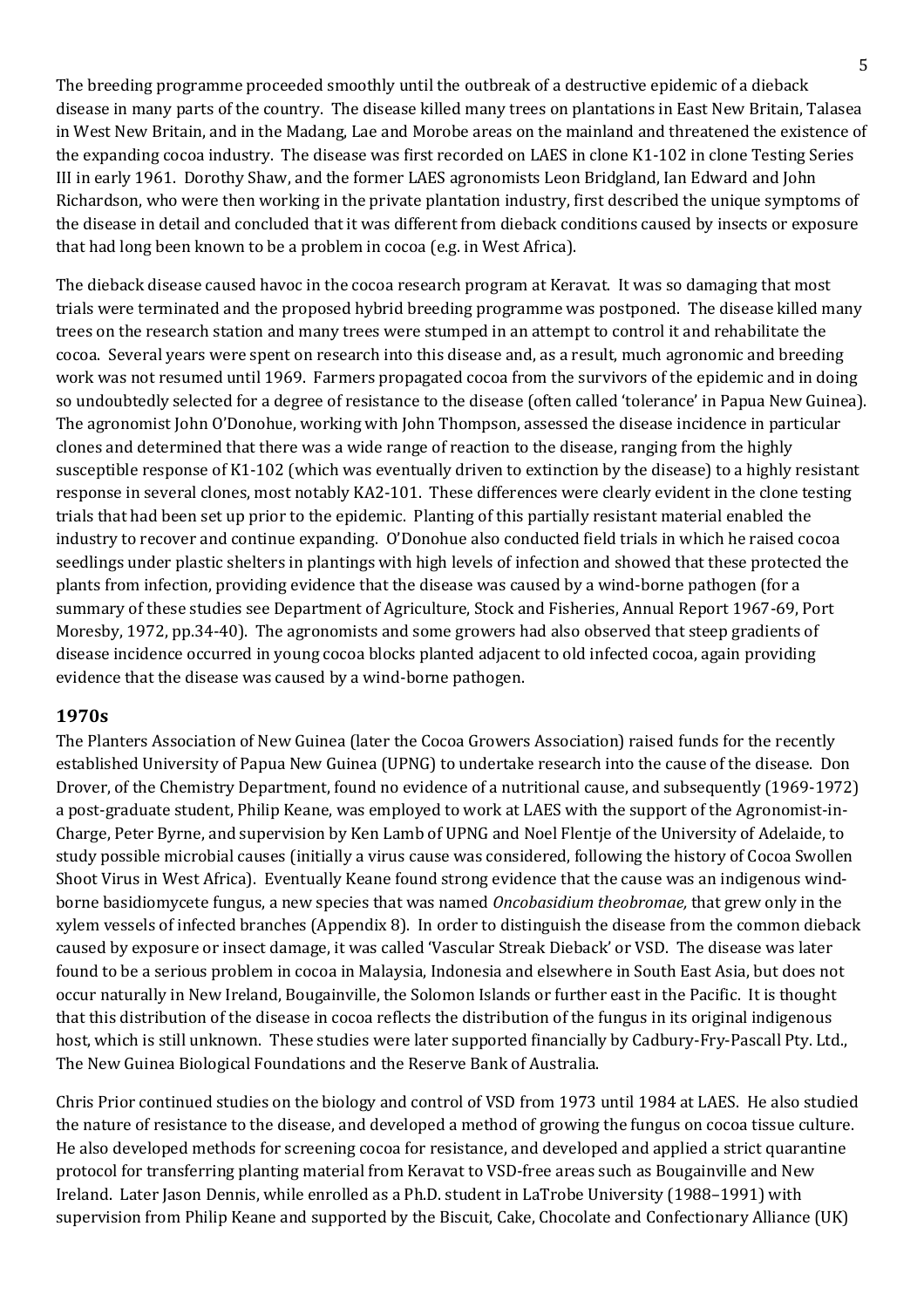and the Cocoa Board of PNG, continued studies at Keravat on the epidemiology and management of the disease and showed its close association with wet weather and over-shading.

With the knowledge that there was strong partial resistance to VSD in certain cocoa genotypes and that the disease could be controlled by cultural means including raising plants in a covered nursery, preventing overshading, and regularly pruning out infections in the field, the agronomy and breeding studies were recommenced in 1972 under the leadership of the long-serving agronomists Peter Byrne and John O'Donohue, supported by Anthea Putter, who arrived from South Africa in 1971, and new graduates from UPNG, Ted Sitapai who took up his position in 1975 and Tore Ovasuru in 1976. The assessment of clonal trials was continued. Hand-crossing of Amazonian and Trinitario clones was carried out in 1972 and the progenies were fieldplanted in November 1973. The progenies of the Amazonian x Trinitario crosses were tested from 1975 to 1980 for yield and quality characteristics as well as for resistance to VSD and Black Pod (which had long been a serious disease).

A study of vegetative propagation techniques, started in the 1930s using cuttings, was continued through the 1960s and 70s. Much effort was put into developing methods of mass propagation of clones using cuttings, and special gardens of selected clones were planted to provide large numbers of cuttings for striking in the LAES nursery, under the direction of Jelta Hofman (1962-67), Bernie Kamp (1966-69), Hans Allaries (1970-74) and Henri Bruyn (1969-1972) who had prior experience of cocoa in Indonesia. This work was continued by Rod Saunders (1973-74) and Mirivari Areori (1974-78). The change from striking rooted cuttings to bud grafting of seedling rootstocks as a more effective method of clonal propagation gave rise in 1976 to a program of bud grafting to produce commercial quantities of clonal planting material, and the transition from the distribution of cuttings was completed by late 1977. At that time LAES distributed selected Trinitario clones (the selfcompatible KA2-101, KA5-201 and K82, and the self-incompatible KA2-106, K24-106, K21, K20 and K13 clones).

To further increase the genetic diversity of cocoa available for breeding, selections from Puerto Rico and Ghana were introduced in the early 1970s. Introductions of material from cocoa collections at Kew Gardens, the University of Reading, and USDA Miami commenced in 1975 and continued for some time.

Through the 1970s, E.S.C. (Stuart) Smith published a series of papers on a wide range of insect pests of cocoa, including mirids, *Pantorhytes* and longicorns, and on integrated pest management and the effect of shade on cocoa pests. He and Chris Prior published a particularly significant paper on the link between Phytophthora Bark Canker and stem boring insects (Prior C and Smith ESC, 1981, 'Association of Phytophthora bark canker and insect damage in cocoa in Papua New Guinea'. Annals of Applied Biology 97, 27). In 1981 Smith completed an M.Sc. through UPNG on the biology, ecology and control of the mirid *Helopeltis clavifer* and developed a practical census and control method for this important pest (see Appendix 7).

#### **1980s**

In the early 1980s at LAES the spray technology specialist, Peter Jollands, developed improved spraying techniques for cocoa, especially for weed and Black Pod control. The work begun by Dorothy Shaw, Peter Thrower and Peter Hicks in the 1950s and 60s on the epidemiology and control of *Phytophthora palmivora* was continued strongly through the 1980s by Alastair McGregor, Philippa Jollands and Ted Sitapai. Phillipa Jollands recruited Yak Namaliu and Josephine Saul-Maora to the pathology section of LAES in early 1984, and they remain as senior members of that section to the present time. Philippa Jollands also studied root diseases of cocoa. As well as developing spraying methods and researching methods of cultural control, they screened cocoa clones and progenies for resistance to the disease, and developed effective methods of screening to support the breeding program, including methods of inoculation of attached and detached pods (Appendix 8). From 1986, Mark Holderness led the research on Black Pod and, with Yak Nalamiu and Josephine Saul-Maora, conducted research into the use of trunk injection with phosphonate to control Black Pod and Stem Canker,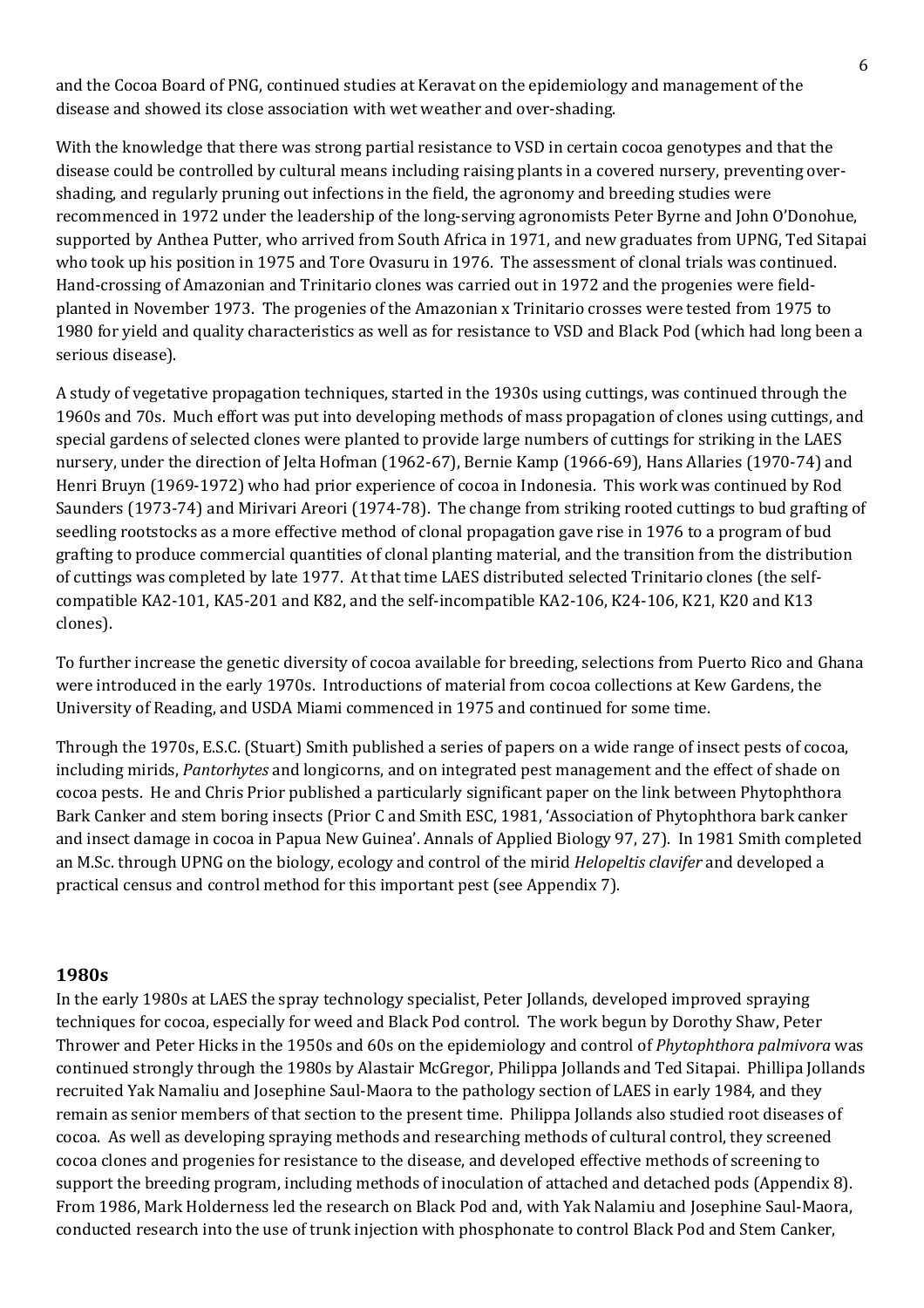with William Waine, Erica Simogun and Sotutu Tamasan as technical assistants. Ted Sitapai studied the resistance of cocoa to Phytophthora Pod Rot and Canker and completed a Masters degree on this topic in 1989 at the University of the West Indies in Trinidad. He returned to continue research at Keravat, eventually becoming the Agronomist-in-Charge of LAES.

Through this period, Stuart Smith (until 1982), followed by Marcus Arura and John Moxon (assisted mainly by Fidelis Hela and Kiteni Kurika) in the LAES entomology section, continued the studies of the many serious insect pests of cocoa and coconuts and collaborated with the pathologists on the control of stem cankers associated with insect damage. The biological control of *Pantorhytes* weevils, longicorns, mirids and other cocoa pests by Crazy Ants (*Anoplolepis*) and Kurukum Ants (*Oecophylla*) was studied by Moxon assisted by Hela and K. Kusunan. Many new insecticide formulations were evaluated in field trials against a wide variety of cocoa pests. Smith demonstrated that there was considerable biological control of insect pests by natural enemies, and that coconut shade benefited biological control of insect pests in cocoa. Resistance of cocoa to several insect pests was confirmed in a series of trials by Moxon, and early screening techniques for resistance using cocoa seedlings were developed. Descriptions of the most important insect pests and recommendations for their biological, cultural and chemical control had been developed by the LAES entomologists over the years and these were updated and summarised by Moxon in a series of papers in Harvest Vol. 9 in 1983 and later in a series of well-illustrated LAES Information Bulletins (Nos. 42-55) in 1992 (Appendix 7). This whole issue of Harvest (Vol. 9, nos. 3 and 4, pp. 111-204) consisted of a series of papers on all aspects of cocoa production by David Kidd, Arthur Charles, Ted Sitapai, John Perkins, Stuart Smith, John Moxon, JE VanS Greve, Alastair McGregor and Chris Prior. John Moxon was the Officer-in-Charge of LAES from 1986 to 1993.

Following a decision by the PNG Government that research and development for the main agricultural commodities should be funded by the respective industries, in 1981 the Cocoa Board of PNG established the Cocoa Industry Company Limited to be funded by a levy on exported cocoa and Tavilo Plantation near LAES was purchased to provide land for cocoa research. Until about 1993, cocoa research continued to be conducted at LAES Keravat, alongside the on-going research on other crops that was eventually taken over by the National Agricultural Research Institute (NARI). Some LAES (NARI) scientists such as Gade Ling and Tio Nevenimo continued to conduct research on cocoa in mixed cropping systems. The Cocoa Industry Company's activities were funded by an increase in the levy on exported cocoa. In 1986, the Cocoa and Coconut Research Institute (CCRI) was formed from the Cocoa Industry Company (with the Cocoa Board and Copra Marketing Board as equal shareholders) and assumed responsibility for cocoa and coconut research under the direction of a board composed of cocoa and coconut industry leaders. The first Institute Director was Dr Peter Turner who gave outstanding scientific leadership to the institute until 1990, based on his long experience in cocoa research and development in West Africa and Malaysia. Kervera Plantation, adjacent to Tavilo, was purchased to provide land for coconut research, however, the damage done by Rhinoceros Beetle (*Scapanes australis*) and the Black Palm Weevil (*Rhynchophorus bilineatus*) on plantings of young palms limited coconut research and Kervera was also used for expanding cocoa research. In 1989 CCRI established the Duncan Research Station at Mabiri in Central Bougainville especially for the introduction of new hybrid planting material and establishment of a seed garden to serve the important cocoa industry in that province. However, during the decade-long civil crisis in Bougainville during the 1990s the station became inoperable and cocoa production in Bougainville declined sharply. In late 1992 two plantations, Murnas and Kaile, were purchased to establish the Stewart Research Station for coconut research in Madang Province where *Scapanes* and *Rhynchphorus* were less destructive. Some cocoa research, especially on resistance to VSD, which was common there, was conducted also.

In the pathology section at LAES and later CCRI, Chris Prior in collaboration with Stuart Smith studied the biological control of insects such as *Pantorhytes* with fungal pathogens of the insects. This was the basis of his later highly-acclaimed work, after leaving Keravat, on biological control of plague locusts in Africa by spraying mineral oil suspensions of spores of a pathogenic fungus.

An epidemic of a psyllid that defoliated the shade tree *Leucaena leucocephala* resulted in much damage to cocoa due to the lack of shade. A Mexican variety of *Leuceana* showed good tolerance to the psyllid. The entomology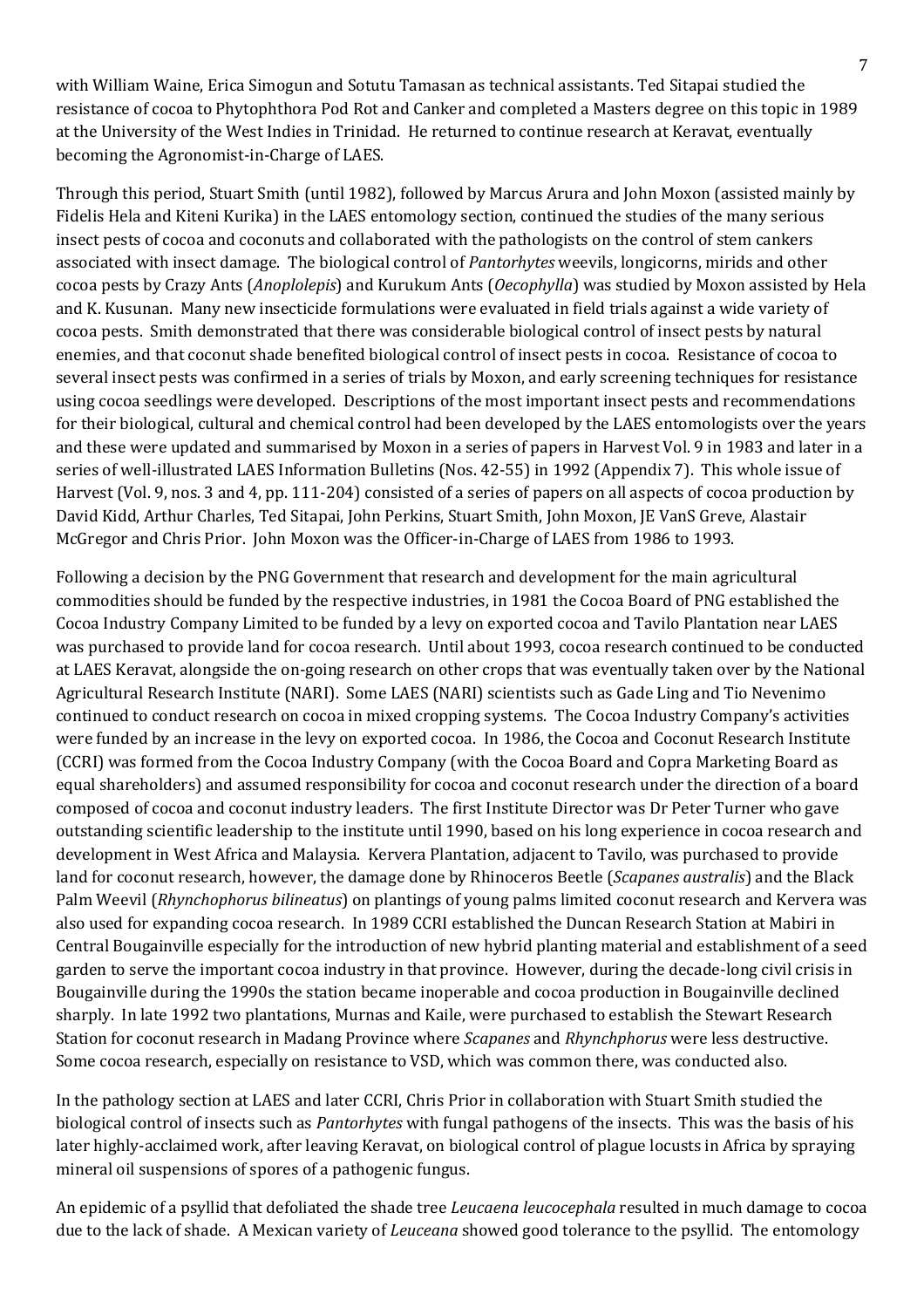section led by John Moxon was responsible for introducing a biocontrol agent to control the psyllid and restore shade. Also, there was evidence of biocontrol of the psyllid by fungal pathogens under humid locations. This episode gave a boost to the general replacement of *Leucaena leucocephala* by *Gliricidia sepium* as shade for cocoa in most regions of Papua New Guinea.

Until the 1980s, most of the cocoa being grown on farms was Trinitario seedlings derived from open-pollinated pods produced on farms (i.e. farmers propagating from their own trees) or distributed from LAES, along with limited distribution of thirteen clones selected for yield and resistance to VSD. Since the early 1970s, these had been propagated by cuttings at LAES. Clones propagated from cuttings were difficult to grow, often having lopsided growth and shallow root systems causing instability of the mature trees. A method was therefore developed by John O'Donohue, Ted Sitapai and the LAES nurseryman John Hewitt to produce clones by bud or patch grafting onto seedling rootstocks. These clones were much more robust, being developed on seedlings with a normal deep taproot. Distribution of the elite Trinitarion clones by budding and grafting started in the late 1970s and continued in the early 1980s. In the late 1980s Leon Bridgland, working in collaboration with CCRI, made a large collection on Bougainville of Trinitario trees field selected for yield and resistance to Black Pod. These were established as a clone collection at Kurwina Plantation and are believed to remain there.

Hybrid seedlings from crosses of selected parent clones were to be the next development in cocoa planting material. It had been observed in several countries that crosses between widely different cocoa genotypes (e.g. Trinitario x Upper Amazonian) gave very vigorous offspring and this was assumed to be similar to the hybrid vigour or heterosis observed in crosses between inbred lines of maize that had given great increases in maize yields. Around the cocoa-growing world at that time there was great enthusiasm for developing and planting hybrid seedlings based on the fact that the crossing of genetically widely different types such as Amazonian Forastero and Trinitario gave a degree of hybrid vigour, with the result that a proportion of the progeny grew faster and gave higher yields than either parent. The planting of hybrid seed was also favoured by the fact that seeds are much easier to transport, and seedlings are much easier to manage, than clonal plants.

Accordingly, testing of the progeny of crosses between Trinitario (K or KA) and Upper Amazonian (KEE) clones, begun in the 1960s, was pursues with greater vigour. Clones were selected on the basis of yield, cocoa bean quality and disease resistance. In 1982 Ted Sitapai and David Kidd published a seminal paper on 'Hybrid cocoa in Papua New Guinea' (Harvest 8, 6).

Led by Ted Sitapai, David Kidd, Gade Ling and later by Trevor Clarke, seed gardens to produce hybrid seed were established at several locations and hybrid seed (Seed Garden 1 - SG1) production commenced commercially in 1982 under the direction of the Cocoa Industry. This work was taken up by Geok-Yong Tan, who was employed as a specialist cocoa breeder by the Cocoa Board in 1980, building upon the clone testing work carried out by the LAES agronomists through the 1960s and 1970s. As well as continuing progeny testing of the Trinitario x Amazonian crosses, Tan, supported by the statistitian Wai-Koon Tan, conducted several detailed field trials on the inheritance of important traits (including resistance to VSD and Phytophthora Pod Rot) in diallele crosses, and demonstrated that resistance to both diseases was inherited additively. In collaboration with John Moxon, he also demonstrated in breeding trials inheritance of resistance of cocoa to several insect pests.

In the seed gardens, three Amazonian parent clones (KEE2, KEE5, and KEE52) were crossed in all combinations with three Trinitario parent clones (KA2-101, KA5-201, K20 or K24-102) selected mainly for VSD resistance and yield. Unfortunately several of the clones selected as parents for the SG1 hybrids were very susceptible to Phytophthora Pod Rot (e.g. KA2-101, KA5-201) and this disease became more common and destructive in the field plantings of the SG1 hybrid seedlings.

In an attempt to widen the genetic base of material available for breeding, especially for resistance to Black Pod, further introductions of ICS clones and Amelonado material from Malaysia via the Solomon Islands were made in the mid-1980s and these were evaluated.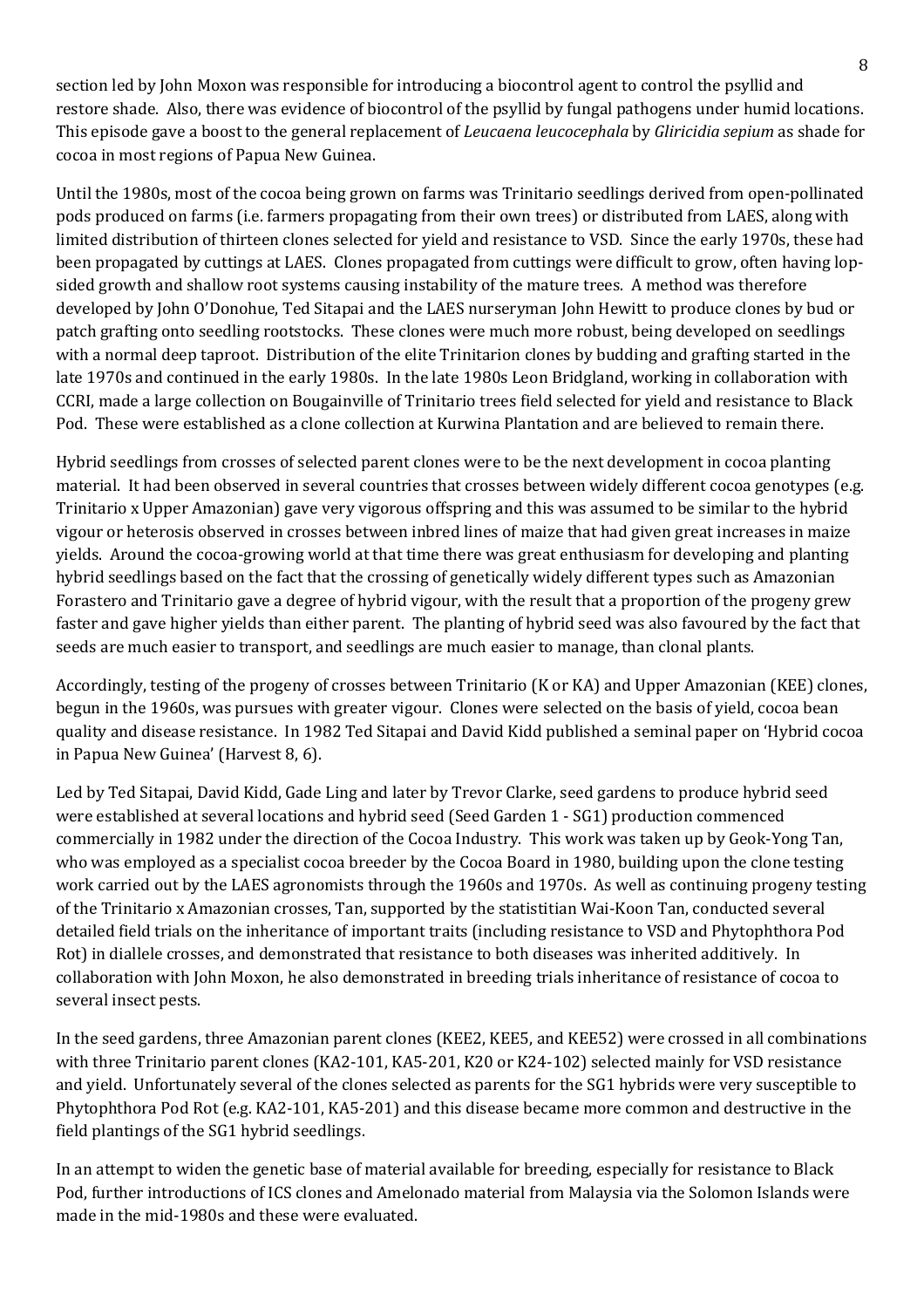Improved hybrid seed gardens were established in the period 1982-87, and new hybrid seed (SG2 seed produced in Seed Garden 2) became available to growers in 1988. In these gardens KEE22 and KEE23 were crossed with KA2-106 and KA2-101; KEE43 with KA2-106, KA2-101 and K82; KEE12, KEE42 and KEE47 with K82 and KA2-106. Growers were supplied with a mixture of the progeny of these crosses. These parent clones placed more emphasis on resistance to Black Pod (K82 had been shown to have a consistently lower incidence of Black Pod over many years – see Chapter 7, Figure 7.3), although the inclusion of KA2-101 also ensured some resistance to VSD in the mix. The crosses with KA2-101 were later removed because KA2-101 was too susceptible to Phytophthora Pod Rot; interestingly, K82 has a high level of resistance to Black Pod but is susceptible to VSD.

The SG1 and SG2 hybrid seedlings distributed in Papua New Guinea were faster growing, gave more precocious early yield, and were thought to be higher yielding than the Trinitario cocoa that had been widely planted in Papua New Guinea, although the two were never compared under the same conditions in properly designed field trials. However, there were many problems with these hybrid seedlings when they were used on farms:

- They were not the uniform progeny of homozygous, inbred parent lines as in hybrid maize, but rather the progeny of highly heterozygous parents, and so they had great genetic variability (there was evidence that in field plantings only 10% of the trees produced 90% of the yield, while 60% of the trees produced very little).
- The design of the seed gardens, in which cross-pollination relied on natural pollination, did not ensure that the crosses were as intended, contributing to the genetic variability of the hybrid progeny.
- The progeny did not perform on the plantations as well as they had on the experiment station, perhaps because the test hybrids were obtained by hand pollination while the commercial hybrids were produced in seed gardens.
- The trees were precocious, growing rapidly to give large trees and early yields, but they required much pruning and were especially difficult for smallholders to manage. They were selected on vigour rather than Harvest Index.
- Their precocious early yield tended to decline sharply after 5 or 6 years, compared with the old Trinitario trees that tended to maintain their yield over many years.

These problems led to a critical review of the breeding program in the early 1990s.

The need to use land more efficiently and to promote the growing of cocoa by smallholders and traditional farmers led to much research, beginning in the 1980s under the direction of Gadi Ling, Louis Kurika, Tio Nevenimo and John Moxon at LAES, and supported by David Loh, on combining food crops with cocoa and on diversification of shade trees, including the use of betel nut, fruit trees, bananas and galip nut. This work included alley-cropping of cocoa with food crops or legume hedgerows which increased aeration of the cocoa and reduced incidence of Black Pod. Studies of the most appropriate shade, spacing and fertiliser applications that had started in the late 1950s continued through the 1980s led by the agronomist Tom Laven, especially as different recommendations were required for Trinitario clones and hybrid seedlings. Kana Aburu, following an outstanding record as a student at Vudal Agricultural College and later at UPNG, worked as an agronomist concerned mainly with development of spice and food crops at LAES until his early death in 1982.

In the late 1980s through into the 1990s, research on Karkar Island, Madang Province, led by David Guest from the University of Melbourne and funded by a private research organisation (the Cocoa Black Pod Research Trust established by the Roger and John Middleton families), developed a successful method of trunk injection of cocoa with neutralised phosphorous acid (phosphonate) for control of Black Pod and Phytophthora Stem Canker (summarised in Guest DI, Anderson RD, Foard HJ, Phillips D, Worboys S and Middleton RM, 1994 'Long term control of *Phytophthora* diseases of cocoa using trunk-injected phosphonate'. Plant Pathology 43, 479). Several young researchers supported by the Trust (listed in the above publication, and including James Dean) conducted research on the diseases of cocoa, especially Black Pod and Vascular Streak Dieback, on the island. While working in this program, Ross Anderson discovered infection of avocado by the VSD pathogen that had previously been found only on cocoa, work later confirmed by Jason Dennis at CCRI Tavilo.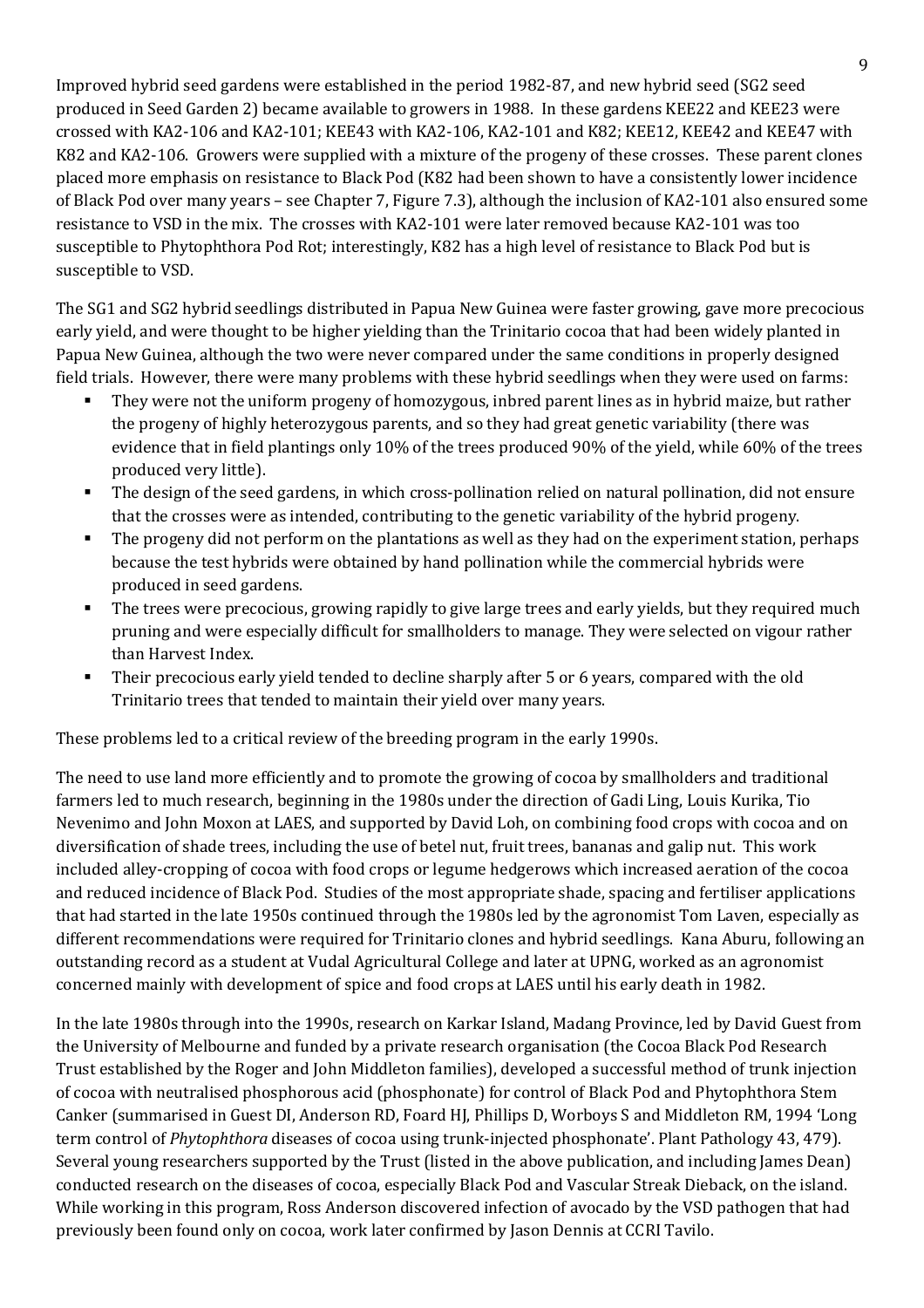The first cocoa extension officer, or National Crop Advisor (Cocoa), based at LAES, was J.D. (Dick) Rotscheid in 1977, followed by David Kidd (1981-82), and Trevor Clarke in 1985-87, and then by Alfred Nongkas who managed the Smallholder Cocoa Rehabilitation and Extension Program (SCREP) with assistance from Luke Blansjarr. Trevor Clarke collated and edited the first Cocoa Technical Manual produced by CCRI and wrote the first handbook for smallholder cocoa farmers, 'Torubat I Wokim Bisnis Long Kakao' (1980) that was developed later by Colin Benton and Jane Belfield as 'Josip I Planim Kakao' (1993), and still later as 'Joseph and Lucy Grow Cocoa' by Martin Powell (2005). David Kidd continued as a senior extension officer and later publications and training officer through to 1996, and was joined by John Duigu in this role in 1994. John Perkins was the Department of Agriculture and Livestock Regional Economist based in Rabaul, with interests in smallholder cocoa processing; he spent 6 months at LAES in 1983 helping to develop small scale post-harvest processing of cocoa. Following publication of LAES Information Bulletin No. 30 (Perkins, J and Kidd, D, 1982, 'Simple ways to improve cocoa processing') and presentation of a paper 'Alternative Policy for Cocoa in Papua New Guinea' by Clarke and Perkins to stakeholders in East New Britain Province in 1983, studies were commenced of small scale fermenting and drying of cocoa, leading to the development of smaller fermentation boxes and the small passive solar/kiln driers that eventually became common among smallholders. Through the late 1980s and into the 1990s Scott Yarbro, followed in 1994 by Eric Omuru and 1999 by Joachim Lummani, studied and advised on the economic aspects of cocoa development in Papua New Guinea.

## **1990s and 2000s**

Following a critical review of the breeding program (Lass RA, Mossu G, Sitapai EC and Keane PJ, 1992, 'Mission to Review the Past and Future Cocoa Breeding Program at CCRI, Papua New Guinea', unpublished report, PNG Cocoa and Coconut Research Institute), Yoel Efron was recruited as cocoa breeder in December 1993. John Moxon was appointed Institute Director of CCRI in June 1993 and remained until 2000. He, along with Uron Salum and Tony Lass, was responsible for appointing Yoel Efron and strongly advocated a breeding program based on development of clones selected from the best performing hybrids ('hybrid clones'). He sourced substantial funds from the European Union to construct a new office/laboratory complex at Tavilo and oversaw construction of the building based on the elevated LAES/Queenslander design surrounded by verandahs. Funds for a 400,000 capacity nursery and staff housing were included. He also secured European Union funding to support the breeding, agronomy and pathology research programs for many years. Following the earlier purchases of Tavilo and Kervera Plantations for cocoa research, three further plantations (Ralauwat, Kulon and Londip) were purchased with a loan from the Copra Marketing Board in order to help fund the research and development activities of the Institute. The loan was repaid within 10 months from the profits from the plantations due to outstanding management led by Ayyamani Jagadish, who developed a highly productive block management system where labourers were given a block of cocoa to manage and were paid a proportion of the cocoa production from their block. From 1993 onwards CCRI pursued a vigorous policy of sending staff for overseas higher degree training, based on research on a topic of industry priority within Papua New Guinea and part-time residence at an overseas university for literature reviewing, specialist laboratory research and thesis writing.

In August 2003, in order to link research and industry development more closely, the PNG Cocoa and Coconut Institute Limited (CCIL) was established by merging the CCRI and the PNG Cocoa and Coconut Extension Agency (CCEA), with the Cocoa Board and the Kokonas Indastri Koporesen (KIK) as equal shareholding boards and the mandate of research and development in cocoa and coconut production, processing and marketing.

Yoel Efron and his colleagues Peter Epaina, Jeffrie Marfu, Mathias Faure and James Butubu, redirected the cocoa breeding program with an emphasis on selecting and propagating clones from the best hybrid progeny (SG1 and SG2) trees and producing trees more suitable for smallholders (see Efron Y, Epaina P and Marfu J 2003 'Breeding strategies to improve cocoa production in Papua New Guinea', Paper for International Workshop on Cocoa Breeding for Improved Production Systems, October 2003, Accra, Ghana). The best progeny from the hybrid crosses were developed as 'Hybrid Clones' that were further tested before the first new types were released in 2003. They also selected less precocious trees suitable for smallholders, and developed methods of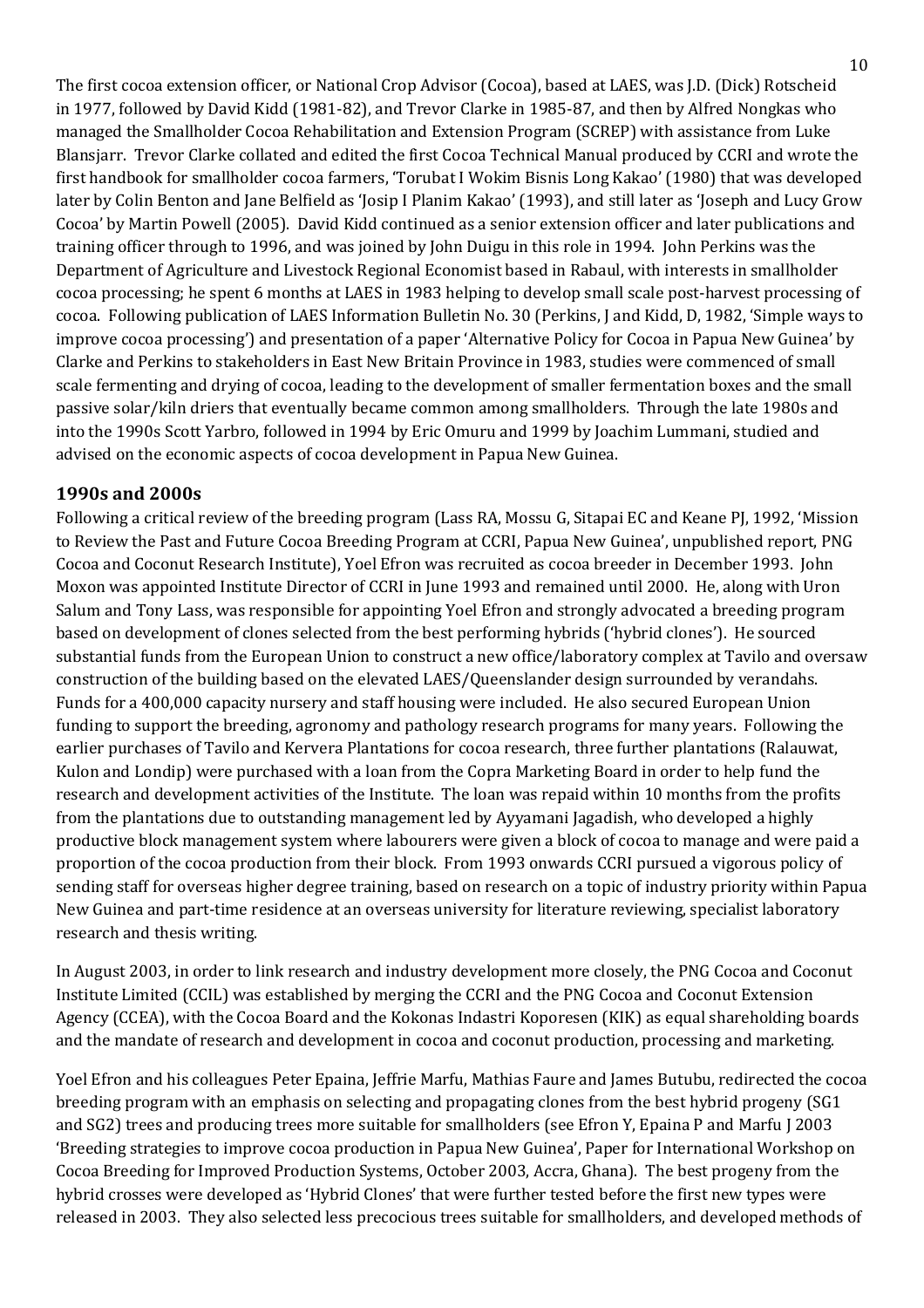juvenile budding on the hypocotyls of 2-week-old seedlings, which speeded up the budding process and distribution of clones.

The substantial cocoa breeding and selection trials were severely disrupted by the catastrophic eruption of Tavurvur volcano in Rabaul on 19 September 1994, which covered the research station with ash and defoliated most of the trees. This disruption led to the establishment of new trials in 1995 with the aims to:

- increase yield potential,
- improve production uniformity and stability (to avoid the tree-to-tree variation observed with SG hybrid seedlings),
- increase resistance levels to major diseases (this was extended to include resistance to Cocoa Pod Borer after its incursion in 2006),
- reduce management costs (by producing smaller trees that required less pruning and facilitated harvesting),
- **Induced Exercise** improve quality characteristics, and
- develop ecologically targeted varieties (suited to different environments in Papua New Guinea).

The Hybrid Clones were tested extensively in Genotype x Environment trials in several locations around Papua New Guinea before being released commercially in 2003. A second series of Hybrid Clones, which included both Small and Big types, was released in 2013 (Appendix 6). The aim was to provide planting material for poly-cross hybrid seedlings or poly-clonal mixtures for planting on farms, to avoid the problem of genetic uniformity and vulnerability while ensuring that all trees were highly productive. The Hybrid Clones have performed outstandingly well in trials in many locations and they are now the recommended planting material (Appendix 6). While the clones needed more pruning to shape them in the early stages, their early yield convinced farmers to try them on their farms.

Much agronomic research was conducted to support the development of the new Hybrid Clones. The agronomists led by Martin Powell, Eremas Tade and David Yinil, and supported by Godfrey Hannett, and later by Chris Fidelis and Peter Bapiwai, developed methods of pruning to ensure the growth of well-structured clonal trees and produced a manual on 'Formation Pruning of Cocoa Clones' (Efron Y, Ayyamani J and Tade E, PNG Cocoa and Coconut Research Institute), based on on-station and on-farm studies in collaboration with the breeding section. They tested the new clonal material on station and in many locations where the performance of the clones could be observed under farm conditions and farmers could see for themselves the difference between the clones and the older hybrid seedlings. They also continued trials on spacing, shade, pruning and fertiliser treatments. In 2009 Eremas Tade completed a Ph.D. study on the agronomy, physiology and genetics of a dwarf mutant of cocoa through the University of Queensland. The agronomy and breeding sections developed a successful method of rehabilitation of old, overgrown cocoa by chupon budding using the new Hybrid Clones (Tade E, Hannett G and Efron Y, 'A Manual for Cocoa Rehabilitation by Chupon Budding'. Cocoa and Coconut Institute of PNG).

The work of the agronomists, in collaboration with the extension workers, John Duigu, Alfred Nongkas, Otto Liran and Anton Varvaliu, and their extension teams in various provinces, in doing multi-location testing of clones on farms, was a departure from the previous tendency to test materials only on the experiment station in East New Britain, and was a model that was later taken up in the work on Integrated Pest and Disease Management (IPDM).

Hybrid seed continued to be distributed, but this was produced only by stringent hand pollination to ensure that the crosses were as intended. Distribution was targeted especially at growers in remote areas with less developed management skills.

New hybrid crosses continued to be made between various selected parents to produce more hybrid progeny available for further selection as clones. The combining ability of crosses within Upper Amazonian and Trinitario types was also explored.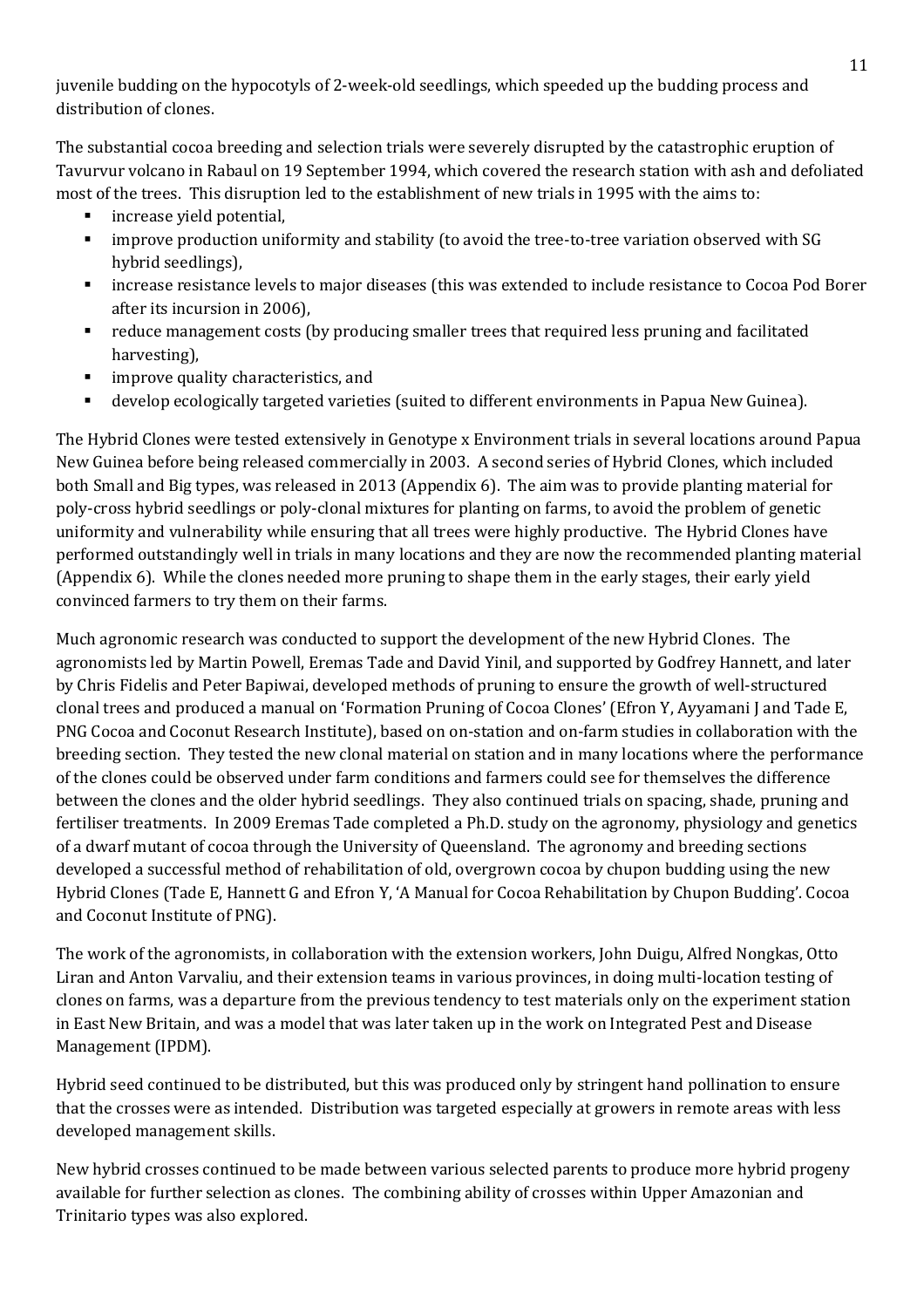Further cocoa introductions were made to expand the genetic resources available for breeding in Papua New Guinea – several of the recent introductions from The University of Reading or CIRAD Montpellier have been identified as promising (AMAZ15-15, EET308, IMC85, IMC105, MAN15-2, Pound7, PA107, PA150, SIAL339, T85/599). Many of the introduced clones are being tested as part of an International Clone Trial or Local Clone Trials. New hybrid clones were selected from the progeny of crosses between local (KEE) and introduced clones and preliminary tests gave some outstanding results in 2000-2002 - e.g. AK56-1-4 (pedigree KEE43 x SIAL93) and AK57-1-9 (pedigree KEE43 x Pound5C) gave yields of about 5900 Kg/Ha; while 16-2/3 (C)(pedigree KEE42 x K82) and 73-14/1 (C) (pedigree KEE12 x K24-102) yielded about 4700 Kg/Ha. These results indicate the potential yields that can be obtained from the new generation of Hybrid Clones.

A further aim of the new breeding program was to prospect on farms throughout Papua New Guinea for Trinitario selections that had become well adapted to local conditions of environment, management, and pests and diseases. Since the early 1900s, Trinitario had been propagated from seed taken from open-pollinated pods harvested from the best trees on farms, following the long tradition of food crop propagation in the traditional farming societies of Papua New Guinea. Trinitario cocoa, being mostly cross-pollinated and heterozygous, had given rise to great genetic diversity of cocoa on the farms, and this diversity was ideal for selecting well-adapted types of cocoa. Unfortunately much of this germplasm on farms was lost in the enthusiasm for planting SG hybrids. However, pockets of the old Trinitario material remain because farmers continued to see them as useful trees and these are being collected for future breeding work. Collection of budwood from these trees was begun in 1995 and the selection of trees was guided by advice from farmers on their long experience with particular trees on their farms. Budwood was collected from about 400 trees and clones were established in an observation trial, giving some highly encouraging results, with some of these clones (designated 'Old Trinitarios' or 'OT' clones) giving very high yields.

A problem with the disease resistance of the parents used in the breeding program was that certain clones such as KA2-101 were highly resistant to VSD but very susceptible to Black Pod, while others such as K82 were partly resistant to Black Pod but very susceptible to VSD. In a Ph.D. study by Peter Epaina, while enrolled at the University of Sydney under the supervision of David Guest and Robert Park, the progeny of crosses between these two valuable parent clones were studied to determine the inheritance of their respective resistances and to combine these. Molecular studies on the progeny of the crosses were carried out at the United States Department of Agriculture and demonstrated that resistance to the diseases was controlled by many genes on several chromosomes. There appeared to be no impediment to combining resistance to the two diseases and several progeny appeared to have a degree of resistance to both Black Pod and VSD. These await further field testing and development.

Through the period of development of new cocoa planting material in the late 1980s and 1990s, Neil Hollywood, Barnabas Toreu, Noel Kuman, James Maora, Colin Benton, Jane Belfield, and Leon Bridgeland as a consultant, supported by a long-term AusAID Cocoa Quality Improvement Project, further developed and promoted the improved small-scale fermentation and drying methods suitable for smallholders first developed by John Perkins, David Kidd and Trevor Clarke in the early 1980s. This program was continued by Jane Ravusiro and Kenny Francis in the 2000s. These methods included the use of smaller fermentation boxes to handle smaller batches of cocoa, small combination wood fired and passive solar driers, and ultimately active solar driers that more rapidly dry cocoa than occurs when it is simply exposed to the sun on a drying rack. The work on fermentation and drying methods was supported by the development at CCIL of small-scale chocolate manufacturing methods that were used to test the ultimate taste quality of the cocoa beans from the breeding and processing programs. Staff of CCIL Tavilo and LAES (NARI) Keravat were trained as chocolate tasters to assess the ultimate cocoa quality. On-going research is aimed at avoiding smoke contamination of cocoa beans during drying, a problem that was reported in the very early days of the cocoa industry (Green, cited above) and continues to affect the reputation of Papua New Guinea cocoa on the world market.

Following completion of his Ph.D. studies in 1991, Jason Dennis continued working as a general cocoa pathologist and became the head of the pathology section of CCRI. In 1993 Josephine Saul-Maora completed a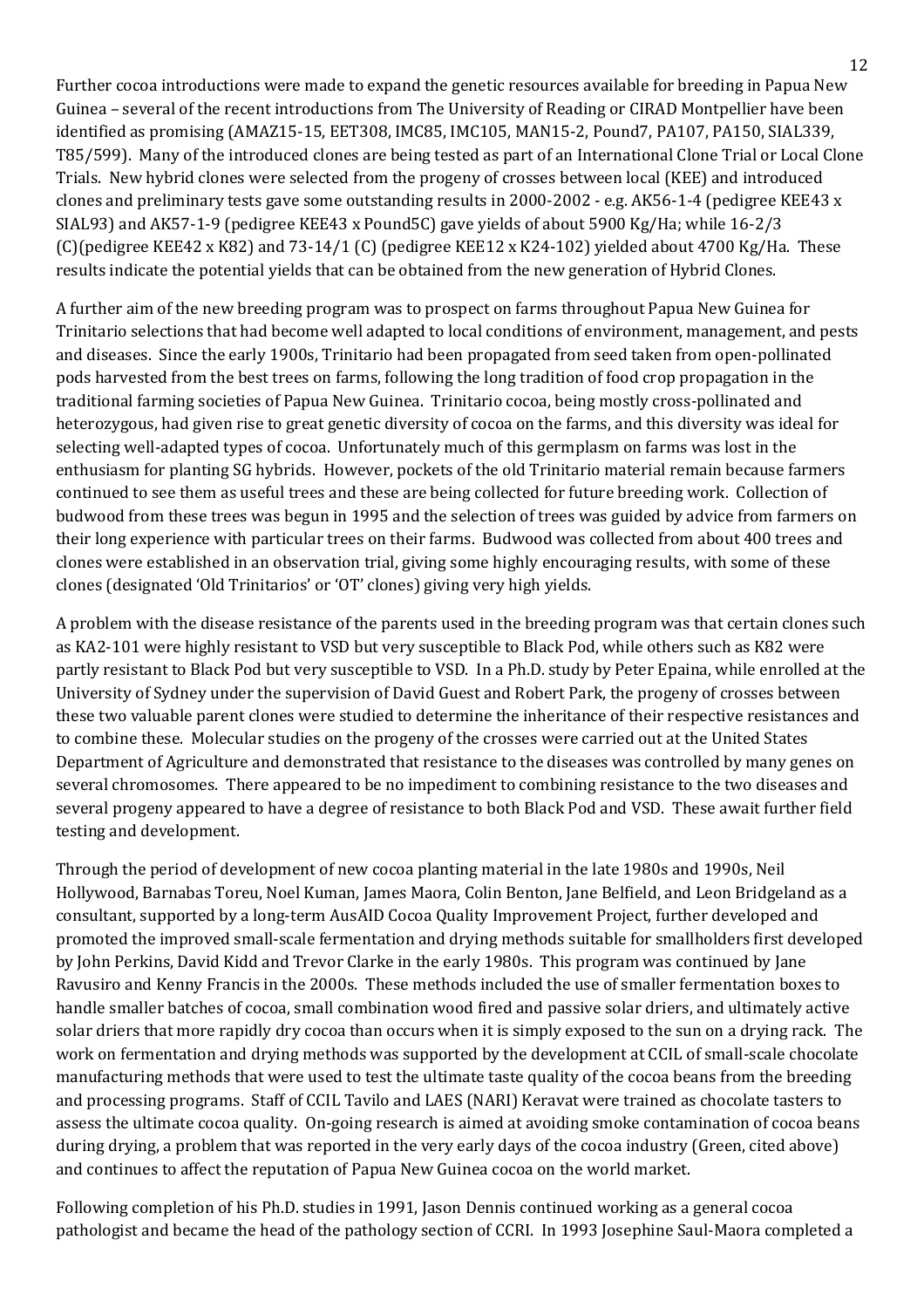Masters study on the resistance of cocoa to *Phytophthora palmivora,* working at LaTrobe University with supervision from Philip Keane. In the 1994 Julie Flood worked with Josephine Saul-Maora in conducting studies on the control of Black Pod until their work was disrupted by the eruption of Tavurvur volcano. John Konam and Anthon Kamuso joined the pathology section in 1992, becoming long-term research workers through to the present time. In the mid to late 1990s, George Blaha, on secondment from CIRAD, worked with the pathology section to develop and apply a leaf disc method for determining resistance of clones to *Phytophthora palmivora.* Josephine Saul-Maora continued studies on the inoculation of attached and detached pods to determine resistance and developed a rapid field inoculation method using Band Aids to protect the zoospore inoculum. The use of detached pods was later adopted as the standard method for screening new breeding material for resistance to Black Pod. Later John Konam studied the epidemiology of Phytophthora diseases of cocoa for his Ph.D. through the University of Melbourne under the supervision of David Guest, and developed a better understanding of the cultural control of the disease and also found evidence for the involvement of flying insects in spreading *Phytophthora* (1999). With the departure of George Blaha, John Konam became the leader of the pathology section. Studying at the University of Sydney under the supervision of David Guest, Josephine Saul-Maora in 2008 completed a Ph.D. study on the diversity of *Phytophthora palmivora* in Papua New Guinea and showed that only this one species was involved in causing Black Pod and Stem Canker.

Through the 1990s Bob Prior and Samson Laup led the entomology research at CCRI, with support from L. (Lawrence) Ollivier on secondment from CIRAD. They continued the work of documenting and studying the numerous insect pests of cocoa and coconuts and their biological, cultural and chemical control. Paul Gende joined the section in 2000 and has continued entomological studies with Samson Laup through to the present time.

In a project that began in 2004, led by David Guest and Rosalie Daniel from the University of Sydney and supported by the Australian Centre for International Agricultural Research (ACIAR), John Konam and Yak Namaliu, with help from the entomology, breeding, pathology and agronomy sections (including Paul Gende, Yoel Efron, Peter Epaina, Josephine Saul-Maora, John-Thomas Vano, Anthon Kamuso, Ricky Wenani, Philo Asia, David Yinil, Peter Bapiwai, Kula Daslogo and Chris Fidelis) developed methods for Integrated Pest and Disease Management (IPDM) in cocoa (see Konam J, Namaliu Y, Daniel R, Guest DI 2008 'Integrated Pest and Disease Management for Sustainable Cocoa Production'. Australian Centre for International Agricultural Research, Canberra). This project developed and formalised methods for cultural control of Black Pod that had been implemented by Yak Namaliu and his wife Susanna on their family cocoa blocks in East New Britain. These methods involved planting of new types of cocoa with a degree of disease resistance developed by the breeding section, severely cutting back existing overgrown shade and cocoa, growing the trees with light shade and appropriate manuring to promote flowering and pod set, and the frequent removal and burial of diseased pods. While this work was initially directed mainly at management of Phytophthora Pod Rot and Canker, with the arrival of Cocoa Pod Borer it also proved to be very effective at managing this pest – the main cultural control measure for Black Pod of frequently removing from the canopy and composting or burying all infected pods was precisely the measure needed to control Cocoa Pod Borer in infested pods, as had been shown previously in Malaysia.

Cocoa Pod Borer *Conopomorpha cramerella* (Appendix 7) was first detected in Papua New Guinea at LAES Keravat in March 2006. Gade Ling brought a pod with unusual symptoms, collected by labourers from block 205, to John Moxon (then Officer-in-Charge of LAES) who had seen Cocoa Pod Borer on a study tour to Sabah in 1982 and was immediately alarmed. John Bokosu, in the LAES entomology section, reared moths from the pod and the presence of *Conopomorpha cramerella* was confirmed. Later occurrence of the pest was confirmed at Poro, West Sepik Province (June 2006) and at Bogia, Madang Province (April 2008). The insect had probably spread into West Sepik from the adjacent Indonesian province of Papua, and then been spread within Papua New Guinea by the transport of infested pods. In the previous three decades it had spread inexorably from North Sulawesi to Sabah and then Peninsular Malaysia, and from North Sulawesi to South and Southeast Sulawesi, then through Maluku into West Papua and Papua. The Indonesian entomologist Endang Sulistyowati,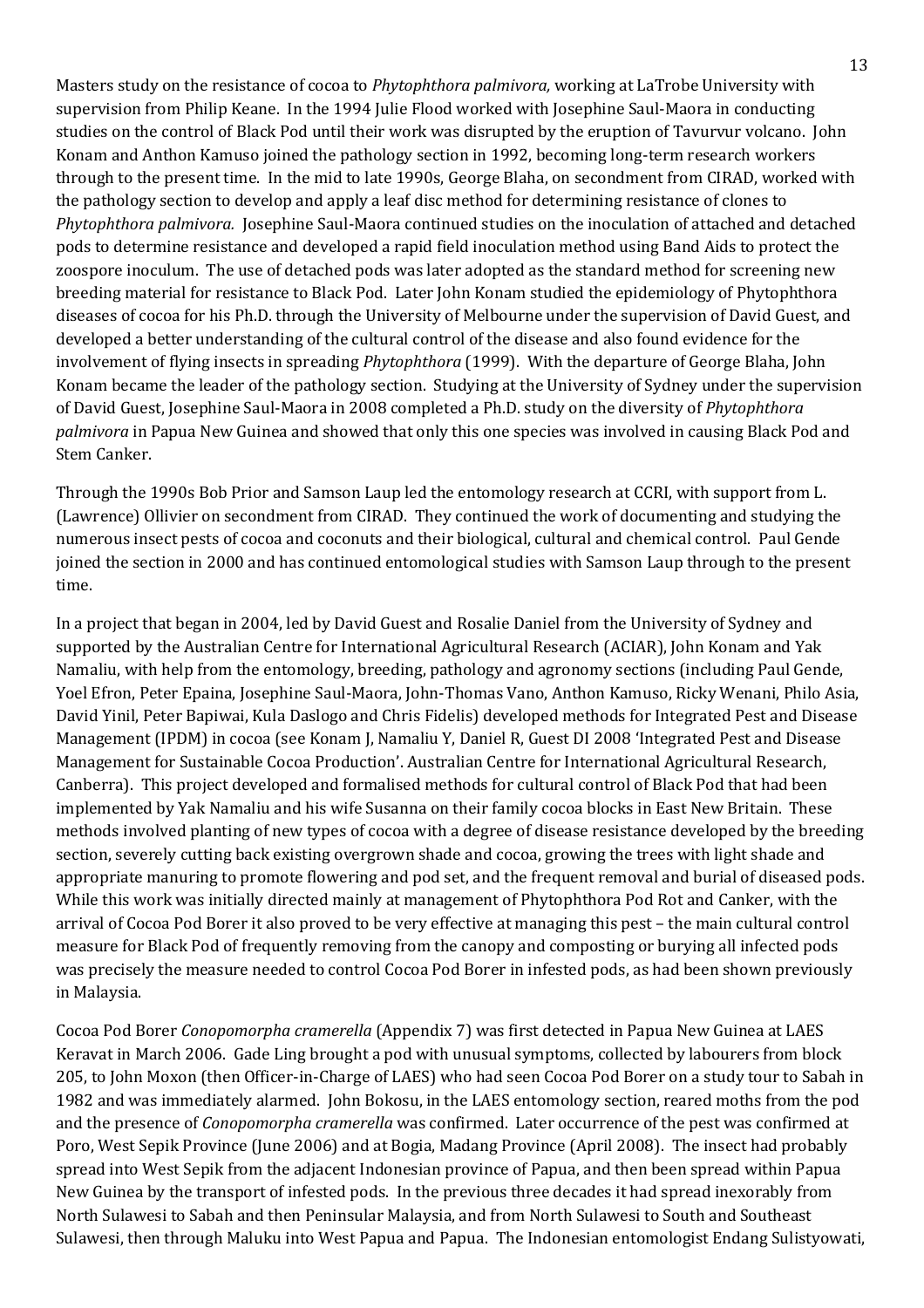who had long experience with the pest in Sulawesi, visited CCIL to offer advice. From 2006 to January 2007, a vigorous eradication campaign, involving heavy pruning of all trees and removal of all pods within the exclusion zone, was conducted around the epicentre of the outbreak in East New Britain. This zone included all the cocoa research trials at CCIL Tavilo, and, as with the VSD epidemic in the 1960s, this severely disrupted the on-going research program. Despite the massive effort put into the attempted eradication, the Pod Borer was found on the outskirts of the eradication zone in late February 2007. Since then, the pest has spread rapidly in and beyond the province and is now found in all the main cocoa growing areas of Papua New Guinea. The response has switched to implementation of management of the pest following recommendations arising from experience in Malaysia and Indonesia that have long lived with the problem (Chapter 7) and the development of IPDM for cocoa in the above-mentioned ACIAR project. Intensive studies of the biology and ecology of the insect under the direction of Samson Laup (until 2015) and Paul Gende have continued. Experience in Malaysia and Indonesia has shown that the pest can be managed to allow cocoa production to recover to the highest yields obtained before the incursion. This has been demonstrated commercially by Graham McNally and Otto Koimba at NGIP-Agmark's Tokiala Plantation in East New Britain Province and also in research at CCIL, including that done under further ACIAR projects on Integrated Pest and Disease Management. Resistance to the insect was screened for by the breeding section in the existing Genotype x Environment trials in East New Britain and Madang, and selections for partial resistance (or tolerance) were made and incorporated into a later Hybrid Clone release (see Marfu J, Butubu J, Epaina P, Varvaliu A, Francis K and Ravusiro J, 2013, 'Provisional Release of Second Series Hybrid Cocoa Clone Varieties, Tolerant to Cocoa Pod Borer'. PNG Ccocoa Coconut Institute Ltd.).

The aim of reducing the height of trees to make them more manageable, especially since the arrival of Cocoa Pod Borer, has led to studies by the agronomy section, involving David Yinil, Eremas Tade, Chris Fidelis and Peter Bapiwai, to develop and promote improved pruning methods. David Yinil and Chris Fidelis were involved in an ACIAR project led by Paul Nelson on the nutrition of cocoa (Nelson PN, Webb MJ, Bethelsen S, Curry G, Yinil D and Fidelis C, 2011, 'Nutritional status of cocoa in Papua New Guinea', ACIAR, Canberra).

Following a review of the agro-ecological zones in Papua New Guinea suitable for cocoa (Hanson LW, Bourke RM and Yinil DS, 1998, 'Cocoa and Coconut Growing Environments in Papua New Guinea. A Guide for Research and Extension Activities'. Australian Agency for International Development, Canberra) the agronomy section began test plantings of cocoa at higher altitude (1200 metres above sea level) in Karamui Valley, Simbu Province, and showed the potential for cocoa planting to be extended into higher altitude environments. While the trees tended to grow more slowly and remained smaller, their yield of pods was found to be as high as in the lowlands. The interesting physiology of this situation remains to be studied. This result opens up the prospect that certain highland valleys may be able to support commercial cocoa production.

There is optimism that the new generation of Hybrid Clones, representing the culmination of a long and well planned and executed breeding program initiated in 1994 and building on the earlier work of the pioneering agronomists at LAES and the plant breeder Geok-Yong Tan, and the new methods of growing cocoa as a smaller tree with more intensive management, especially weekly removal and burial of *Phytophthora* and Cocoa Pod Borer infested pods, offer great hope for a sharp increase in cocoa production on farms in Papua New Guinea.

The major challenge, as always, is to have these research outputs taken up widely on farms, following the aims set out in the Strategic Plan (Appendix 2). Through the 2000s, Joachim Lummani, Eric Omuru, George Curry and Gina Koczberski , supported by ACIAR, have undertaken socio-economic studies of cocoa farming, including methods of improving uptake of new methods by farmers, the effect of, and response to, the incursion of Cocoa Pod Borer on farms, and development of new extension methods. They have concluded that collaboration with private enterprise is an effective way of helping farmers to adopt new methods, and have been able to demonstrate that the new methods of growing cocoa do not necessarily involve more labour. The initial parts of this work have been summarised in the book Curry GN, Koczberski G, Omuru E and Nailina RS, 2007, 'Farming or Foraging? Household Labour and Livelihood Strategies Amongst Smallholder Cocoa Growers in Papua New Guinea', Black Swan Press.